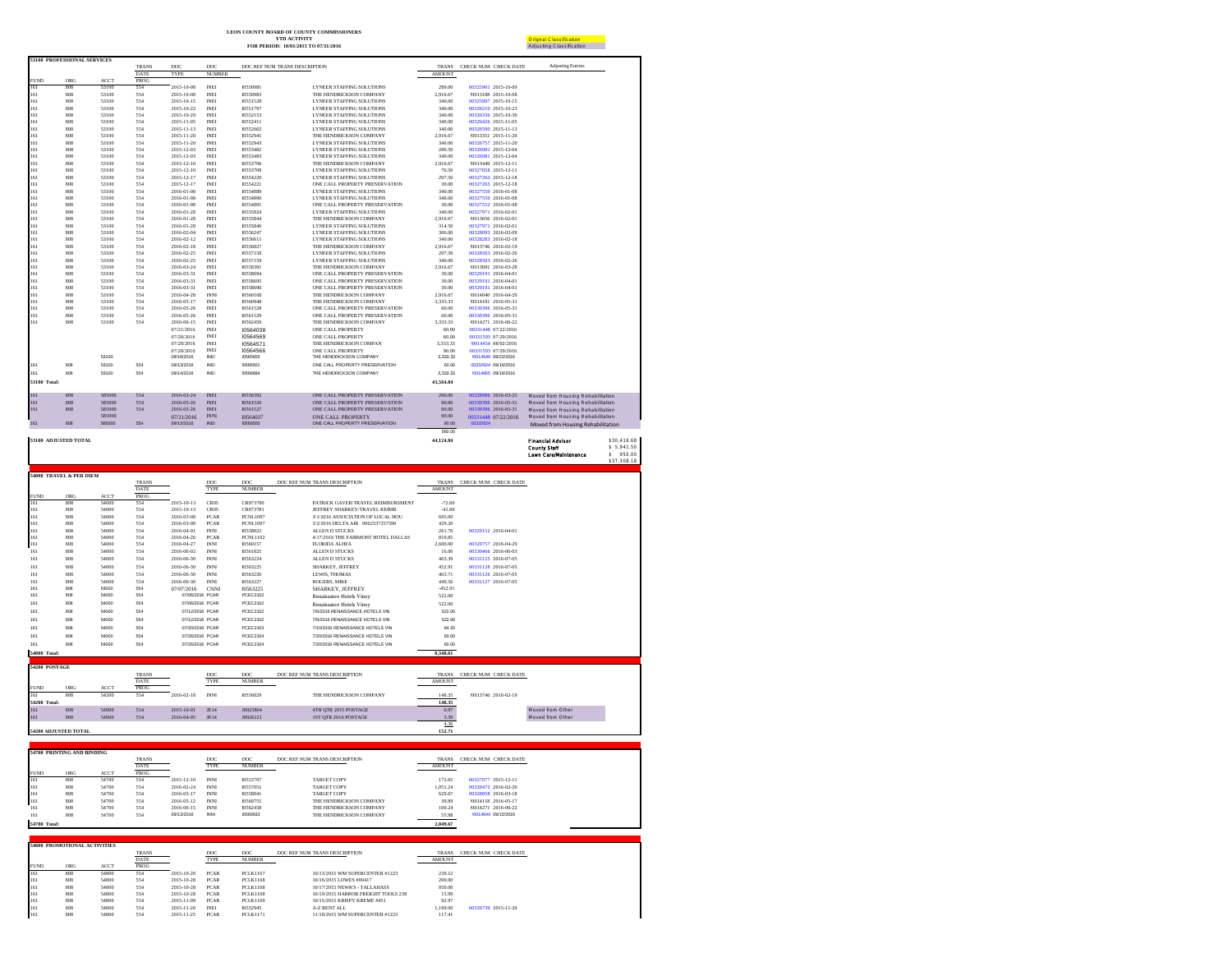| 161                  | 808 | 54800 | 554 | 2016-02-24 | <b>INN</b>  | 10557050        | FLA ASSOC. OF LOCAL HOUSING FINANCE | 1,000.00 | 00328437 2016-02-26 |                                       |
|----------------------|-----|-------|-----|------------|-------------|-----------------|-------------------------------------|----------|---------------------|---------------------------------------|
| 161                  | 808 | 54800 | 554 | 2016-03-29 | <b>PCAR</b> | <b>PCLK1183</b> | 3/18/2016 WM SUPERCENTER #1223      | 354.02   |                     |                                       |
| 161                  | 808 | 54800 | 554 | 2016-04-13 | <b>INNI</b> | 10559379        | <b>TARGET COPY</b>                  | 254.05   | 00329518 2016-04-15 |                                       |
| 16.                  | 808 | 54800 | 554 | 2016-04-13 | <b>INNI</b> | 10559381        | A-Z RENT ALL                        | 1.199.00 | 00329431 2016-04-15 |                                       |
| 54800 Total:         |     |       |     |            |             |                 |                                     | 5.521.56 |                     |                                       |
| 16                   | 808 | 58313 | 554 | 2016-03-29 | <b>PCAR</b> | <b>PCAT1049</b> | 3/18/2016 LOWES #00417              | 200.00   |                     | Moved from Housing Related Activities |
|                      |     |       |     |            |             |                 |                                     | 200.00   |                     |                                       |
| 54800 Adjusted Total |     |       |     |            |             |                 |                                     | 5.721.56 |                     |                                       |

|                      |     | 54900 OTHER CURRENT CHARGES & OBLIGATIONS | <b>TRANS</b> |                  | <b>DOC</b>  | <b>DOC</b>      | DOC REF NUM TRANS DESCRIPTION       | <b>TRANS</b>  | CHECK NUM CHECK DATE |              |                                                  |  |
|----------------------|-----|-------------------------------------------|--------------|------------------|-------------|-----------------|-------------------------------------|---------------|----------------------|--------------|--------------------------------------------------|--|
|                      |     |                                           | <b>DATE</b>  |                  | TYPE        | <b>NUMBER</b>   |                                     | <b>AMOUNT</b> |                      |              |                                                  |  |
| <b>FUND</b>          | ORG | <b>ACCT</b>                               | <b>PROG</b>  |                  |             |                 |                                     |               |                      |              |                                                  |  |
| 161                  | 808 | 54900                                     | 554          | 2015-10-01       | <b>JE14</b> | J0025864        | 4TH OTR 2015 POSTAGE                | 0.97          |                      | ×            | (0.97) moved to Postage                          |  |
| 161                  | 808 | 54900                                     | 554          | 2015-10-08       | <b>INNI</b> | 10550982        | FLA ASSOC. OF LOCAL HOUSING FINANCE | 2.500.00      | 00325895 2015-10-09  |              |                                                  |  |
| 161                  | 808 | 54900                                     | 554          | 2015-10-09       | <b>INNI</b> | 10551156        | <b>BOB INZER, CLERK OF COURTS</b>   | 35.50         | 10013204 2015-10-14  |              | (35.50) moved to Housing Activities: Foreclosure |  |
| 161                  | 808 | 54900                                     | 554          | 2015-12-28       | <b>INNI</b> | 10554609        | FLORIDA DEPARTMENT OF ECONOMIC OPPO | 175.00        | 00327411 2015-12-29  |              |                                                  |  |
| 161                  | 808 | 54900                                     | 554          | 2016-01-20       | <b>INNI</b> | 10555484        | <b>BOB INZER, CLERK OF COURTS</b>   | 10.00         | 10013616 2016-01-25  | $\mathbf{S}$ | (10.00) moved to Housing Activities: Foreclosure |  |
| 161                  | 808 | 54900                                     | 554          | 2016-04-05       | <b>IEL4</b> | J0026121        | <b>IST OTR 2016 POSTAGE</b>         | 3.39          |                      | ×            | (3.39) moved to postage                          |  |
| 161                  | 808 | 54900                                     | 554          | 2016-04-07       | <b>INNI</b> | 10559137        | <b>BOB INZER CLERK OF COURTS</b>    | 30.00         | 10013949 2016-04-08  | $\leq$       | (30.00) moved to Housing Activities: Foreclosure |  |
| 161                  | 808 | 54900                                     | 554          | 2016-04-18       | <b>INNI</b> | 10559567        | <b>BOB INZER, CLERK OF COURTS</b>   | 30.00         | 10014000 2016-04-22  | $\leq$       | (30.00) moved to Housing Activities: Foreclosure |  |
|                      |     | 54900                                     |              | 07/14/2016       | <b>INNI</b> | <b>I0563686</b> | <b>BOB INZER, CLERK OF</b>          | 30.00         | 10014382-07/20/2016  | -8           | (30.00) moved to Housing Activities: Foreclosure |  |
|                      |     | 54900                                     |              | 08/04/2016 INNI  |             | 10564867        | <b>BOB INZER, CLERK OF</b>          | 20.00         | 00331741_08/05/2001  | $\mathbf{S}$ | (20.00) moved to Housing Activities: Foreclosure |  |
|                      |     | 54900                                     |              | 08/08/2016 INNT  |             | 10564935        | COUNTY<br>BOB INZER OF FRK OF       | 20.00         | 10014492 08/11/2016  | $\mathbf{S}$ | (20.00) moved to Housing Activities: Foreclosure |  |
| 54900 Total:         |     |                                           |              |                  |             |                 | <b>COLLEGE</b>                      | 2,854.86      |                      |              | (179.86)                                         |  |
|                      |     |                                           |              |                  |             |                 |                                     | (179.86)      |                      |              |                                                  |  |
| 161                  | SOS | 58313                                     | 554          | $2015 - 12 - 17$ | <b>PCAR</b> | <b>PCLK1174</b> | 12/10/2015 BIG D'S BARBEQUE         | 140.00        |                      |              | Moved from Housing Related Activities            |  |
| 161                  | 808 | 58313                                     | 554          | 2015-12-24       | <b>PCAR</b> | <b>PCLK1175</b> | 12/17/2015 FIREHOUSE SURS - #       | 94.35         |                      |              | Moved from Housing Related Activities            |  |
| 161                  | SOS | 58313                                     | 554          | 2016-01-21       | <b>PCAR</b> | <b>PCLK1177</b> | 1/14/2016 NEWK'S - TALL AHASS       | 135.50        |                      |              | Moved from Housing Related Activities            |  |
| 161                  | 808 | 58313                                     | 554          | 2016-03-29       | <b>PCAR</b> | <b>PCAT1049</b> | 3/18/2016 KRISPY KREME #451         | 155.83        |                      |              | Moved from Housing Related Activities            |  |
| 161                  | SOS | 58313                                     | 554          | 2016-03-29       | <b>PCAR</b> | <b>PCNL1099</b> | 3/19/2016 NEWK'S - TALLAHASS        | 581.25        |                      |              | Moved from Housing Related Activities            |  |
| 161                  | 808 | 58313                                     | 554          | 2016-03-29       | <b>PCAR</b> | <b>PCNL1099</b> | 3/19/2016 NEWK'S - TALLAHASS        | 674.25        |                      |              | Moved from Housing Related Activities            |  |
|                      |     |                                           |              |                  |             |                 |                                     | 1.781.18      |                      |              |                                                  |  |
| 54900 ADJUSTED TOTAL |     |                                           |              |                  |             |                 |                                     | 4,456.18      |                      |              |                                                  |  |

|              | <b>55200 OPERATING SUPPLIES</b> |             |              |            |             |                 |                                  |               |                            |
|--------------|---------------------------------|-------------|--------------|------------|-------------|-----------------|----------------------------------|---------------|----------------------------|
|              |                                 |             | <b>TRANS</b> |            | <b>DOC</b>  | DOC:            | DOC REF NUM TRANS DESCRIPTION    |               | TRANS CHECK NUM CHECK DATE |
|              |                                 |             | DATE         |            | TYPE        | <b>NUMBER</b>   |                                  | <b>AMOUNT</b> |                            |
| <b>FUND</b>  | ORG                             | <b>ACCT</b> | PROG         |            |             |                 |                                  |               |                            |
| 161          | 808                             | 55200       | 554          | 2015-10-13 | <b>PCAR</b> | <b>PCLK1166</b> | 10/8/2015 NEWK'S - TALLAHASS     | 143.25        |                            |
| 161          | 808                             | 55200       | 554          | 2015-10-28 | <b>PCAR</b> | PCLK1168        | 10/15/2015 JIMMY JOHNS - 173     | 96.90         |                            |
| 161          | 808                             | 55200       | 554          | 2015-11-17 | <b>PCAR</b> | PCLK1170        | 11/12/2015 BIG D'S BARBEOUE      | 140.00        |                            |
| 161          | 808                             | 55200       | 554          | 2015-11-17 | <b>PCAR</b> | <b>PCNL1085</b> | 11/9/2015 OFFICE DEPOT #1214     | 153.75        |                            |
| 161          | 808                             | 55200       | 554          | 2015-11-25 | <b>PCAR</b> | <b>PCLK1171</b> | 11/18/2015 TONTS SOUTHERN CAFE   | 170.00        |                            |
| 161          | 808                             | 55200       | 554          | 2016-02-23 | <b>PCAR</b> | PCLK1180        | 2/11/2016 JIMMY JOHNS - 173      | 170.02        |                            |
| 161          | 808                             | 55200       | 554          | 2016-03-08 | <b>PCAR</b> | PCLK1181        | 3/3/2016 NEWK'S - TALLAHASS      | 104.50        |                            |
| 161          | 808                             | 55200       | 554          | 2016-03-15 | <b>PCAR</b> | <b>PCLK1182</b> | 3/10/2016 NEWK'S - TALLAHASS     | 104.50        |                            |
| 161          | 808                             | 55200       | 554          | 2016-04-26 | <b>PCAR</b> | <b>PCNL1102</b> | 4/21/2016 NEWK'S - TALLAHASS     | 123.75        |                            |
| 161          | 808                             | 55200       | 554          | 2016-05-17 | <b>PCAR</b> | <b>PCNL1104</b> | 5/12/2016 NEWK'S - TALLAHASS     | 148.25        |                            |
|              |                                 |             |              | 06/21/2016 |             |                 | 6/16/2016 NEWK'S TALLAHASSEE     | 174.00        |                            |
| 161          | 808                             | 55200       | 554          | 07/26/2016 | PCAR        | <b>PCNL1111</b> | 7/15/2016 NEWK'S - TALLAHASS     | 646.25        |                            |
| 161          | <b>ANR</b>                      | 55200       | 554          | 07/26/2016 | PCAR        | <b>PCNL1111</b> | 7/20/2016 1-800-FLOWERS.COM.INC. | 67.48         |                            |
| 55200 Total: |                                 |             |              |            |             |                 |                                  | 2,242.65      |                            |

| 55400 PUBLICATIONS, SUBSCRIPTIONS & MEMBE |     |             |              |            |             |               |                                     |               |                      |  |  |  |  |
|-------------------------------------------|-----|-------------|--------------|------------|-------------|---------------|-------------------------------------|---------------|----------------------|--|--|--|--|
|                                           |     |             | <b>TRANS</b> |            | DO          | DOC           | DOC REF NUM TRANS DESCRIPTION       | <b>TRANS</b>  | CHECK NUM CHECK DATE |  |  |  |  |
|                                           |     |             | <b>DATE</b>  |            | <b>TYPE</b> | <b>NUMBER</b> |                                     | <b>AMOUNT</b> |                      |  |  |  |  |
| <b>FUND</b>                               | ORG | <b>ACCT</b> | <b>PROC</b>  |            |             |               |                                     |               |                      |  |  |  |  |
| 161                                       |     | 55400       | 554          | 2015-10-22 | <b>INN</b>  | 80551796      | FLA ASSOC. OF LOCAL HOUSING FINANCE | 500.00        | 00326195 2015-10-23  |  |  |  |  |
| 55400 Total:                              |     |             |              |            |             |               |                                     | 500.0         |                      |  |  |  |  |

|              |                             | <b>58313 HOUSING RELATED ACTIVITIES</b> |              |                  |             |                 |                               |               |                            |            |                                          |
|--------------|-----------------------------|-----------------------------------------|--------------|------------------|-------------|-----------------|-------------------------------|---------------|----------------------------|------------|------------------------------------------|
|              |                             |                                         | <b>TRANS</b> |                  | DOC         | DOC             | DOC REF NUM TRANS DESCRIPTION |               | TRANS CHECK NUM CHECK DATE |            |                                          |
|              |                             |                                         | <b>DATE</b>  |                  | TYPE        | <b>NUMBER</b>   |                               | <b>AMOUNT</b> |                            |            |                                          |
| <b>FUND</b>  | ORG                         | <b>ACCT</b>                             | <b>PROG</b>  |                  |             |                 |                               |               |                            |            |                                          |
| 16           | 808                         | 58313                                   | 554          | $2015 - 12 - 17$ | <b>PCAR</b> | <b>PCLK1174</b> | 12/10/2015 BIG D'S BARBEOUE   | 140.00        |                            |            | (140.00) moved to Other                  |
| 161          | 808                         | 58313                                   | 554          | $2015 - 12 - 24$ | <b>PCAR</b> | <b>PCLK1175</b> | 12/17/2015 FIREHOUSE SUBS - # | 94.35         |                            |            | (94.35) moved to Other                   |
| 161          | 808                         | 58313                                   | 554          | $2016-01-21$     | <b>PCAR</b> | <b>PCLK1177</b> | 1/14/2016 NEWK'S - TALLAHASS  | 135.50        |                            |            | (135.50) moved to Other                  |
| 161          | 808                         | 58313                                   | 554          | 2016-03-29       | <b>PCAR</b> | <b>PCAT1049</b> | 3/18/2016 KRISPY KREME #451   | 155.83        |                            |            | (155.83) moved to Other                  |
| 161          | 808                         | 58313                                   | 554          | 2016-03-29       | <b>PCAR</b> | <b>PCAT1049</b> | 3/18/2016 LOWES #00417        | 200.00        |                            |            | (200.00) moved to Promotional Activities |
| 161          | 808                         | 58313                                   | 554          | 2016-03-29       | <b>PCAR</b> | <b>PCNL1099</b> | 3/19/2016 NEWK'S - TALLAHASS  | 581.25        |                            |            | (581.25) moved to Other                  |
| 16           | 808                         | 58313                                   | 554          | 2016-03-29       | <b>PCAR</b> | <b>PCNL1099</b> | 3/19/2016 NEWK'S - TALLAHASS  | 674.25        |                            |            | (674.25) moved to Other                  |
| 58313 Total: |                             |                                         |              |                  |             |                 |                               | 1,981.18      |                            | (1.981.18) |                                          |
|              |                             |                                         |              |                  |             |                 |                               | $-1.981.18$   |                            |            |                                          |
|              | <b>58313 ADJUSTED TOTAL</b> |                                         |              |                  |             |                 |                               | 0.00          |                            |            |                                          |

|               |     |             |              |                 |             |               | 585000 HOUSING REHABILITATION [AKA "FORECLOSURE"]: CLASSIFIED AS "HOUSING ACTIVITIES: FORECLOSURE" |               |                      |     |               |                                                                 |                                                                           |
|---------------|-----|-------------|--------------|-----------------|-------------|---------------|----------------------------------------------------------------------------------------------------|---------------|----------------------|-----|---------------|-----------------------------------------------------------------|---------------------------------------------------------------------------|
|               |     |             | <b>TRANS</b> |                 | DOC         | DOC           | DOC REF NUM TRANS DESCRIPTION                                                                      | <b>TRANS</b>  | CHECK NUM CHECK DATE |     |               |                                                                 |                                                                           |
|               |     |             | <b>DATE</b>  |                 | <b>TYPE</b> | <b>NUMBER</b> |                                                                                                    | <b>AMOUNT</b> |                      |     |               |                                                                 |                                                                           |
| <b>FUND</b>   | ORG | <b>ACCT</b> | PROG         |                 |             |               |                                                                                                    |               |                      |     |               |                                                                 |                                                                           |
| 161           | 808 | 585000      | 554          | 2015-10-15      | <b>INNI</b> | 10551525      | <b>RESEARCH EXPRESS</b>                                                                            | 55.00         | 00326099 2015-10-16  |     |               |                                                                 |                                                                           |
| 161           | 808 | 585000      | 554          | 2015-10-15      | <b>INNI</b> | 10551526      | <b>RESEARCH EXPRESS</b>                                                                            | 55.00         | 00326099 2015-10-16  |     |               |                                                                 |                                                                           |
| 161           | 808 | 585000      | 554          | 2015-12-18      | <b>INNI</b> | 10554289      | <b>RESEARCH EXPRESS</b>                                                                            | 55.00         | 00327299 2015-12-21  |     |               |                                                                 |                                                                           |
| 161           | 808 | 585000      | 554          | 2015-12-18      | <b>INNI</b> | 10554290      | <b>RESEARCH EXPRESS</b>                                                                            | 55.00         | 00327299 2015-12-21  |     |               |                                                                 |                                                                           |
| 161           | 808 | 585000      | 554          | 2015-12-18      | <b>INNI</b> | 10554291      | <b>RESEARCH EXPRESS</b>                                                                            | 55.00         | 00327299 2015-12-21  |     |               |                                                                 |                                                                           |
| 161           | 808 | 585000      | 554          | 2015-12-18      | <b>INNI</b> | 10554292      | <b>RESEARCH EXPRESS</b>                                                                            | 55.00         | 00327299 2015-12-21  |     |               |                                                                 |                                                                           |
| 161           | 808 | 585000      | 554          | 2015-12-18      | <b>INNI</b> | 10554293      | <b>RESEARCH EXPRESS</b>                                                                            | 55.00         | 00327299 2015-12-21  |     |               |                                                                 |                                                                           |
| 161           | 808 | 585000      | 554          | 2015-12-18      | <b>INNI</b> | 10554294      | <b>RESEARCH EXPRESS</b>                                                                            | 55.00         | 00327299 2015-12-21  |     |               |                                                                 |                                                                           |
| 161           | 808 | 585000      | 554          | 2015-12-18      | <b>INNI</b> | 10554295      | <b>RESEARCH EXPRESS</b>                                                                            | 55.00         | 00327299 2015-12-21  |     |               |                                                                 |                                                                           |
| 161           | 808 | 585000      | 554          | 2016-01-08      | <b>INNI</b> | 10554887      | RESEARCH EXPRESS TITLE, LLC                                                                        | 55.00         | 00327554 2016-01-08  |     |               |                                                                 |                                                                           |
| 161           | 808 | 585000      | 554          | 2016-01-08      | <b>INNI</b> | 10554888      | RESEARCH EXPRESS TITLE, LLC                                                                        | 55.00         | 00327554 2016-01-08  |     |               |                                                                 |                                                                           |
| 161           | 808 | 585000      | 554          | 2016-01-08      | <b>INNI</b> | 10554894      | RESEARCH EXPRESS TITLE, LLC                                                                        | 55.00         | 00327554 2016-01-08  |     |               |                                                                 |                                                                           |
| 161           | 808 | 585000      | 554          | 2016-01-14      | <b>INNI</b> | 10555324      | RESEARCH EXPRESS TITLE, LLC                                                                        | 55.00         | 00327714 2016-01-15  |     |               |                                                                 |                                                                           |
| 161           | 808 | 585000      | 554          | 2016-01-14      | <b>INNI</b> | 10555325      | RESEARCH EXPRESS TITLE, LLC                                                                        | 55.00         | 00327714 2016-01-15  |     |               |                                                                 |                                                                           |
| 161           | 808 | 585000      | 554          | 2016-01-28      | <b>INNI</b> | 10555845      | RESEARCH EXPRESS TITLE, LLC                                                                        | 55.00         | 00327981 2016-02-01  |     |               |                                                                 |                                                                           |
| 161           | 808 | 585000      | 554          | 2016-02-18      | <b>INEI</b> | 10556832      | <b>KENWOOD PLACE LTD</b>                                                                           | 37,500.00     | 00328369 2016-02-19  |     |               | \$ (37.500.00) moved to Housing Activities, Kenwood Place Grant |                                                                           |
| 161           | 808 | 585000      | 554          | 2016-02-18      | <b>INNI</b> | 10556834      | RESEARCH EXPRESS TITLE, LLC                                                                        | 55.00         | 00328373 2016-02-19  |     |               |                                                                 |                                                                           |
| 161           | 808 | 585000      | 554          | 2016-03-03      | <b>INEI</b> | 10557461      | <b>DOUGLAS M CROLEY INC</b>                                                                        | 3.144.73      | 00328578 2016-03-07  |     |               | (3,144.73) moved to Insurance                                   |                                                                           |
| 161           | 808 | 585000      | 554          | 2016-03-03      | <b>INNI</b> | 10557462      | <b>DORIS MALOY TAX COLLECTOR</b>                                                                   | 4.093.64      | 00328577 2016-03-07  |     |               |                                                                 | (4,093.64) moved to Housing Activities: Housing Tax Payment on Properties |
| 161           | 808 | 585000      | 554          | 2016-03-24      | <b>INEI</b> | 10558392      | ONE CALL PROPERTY PRESERVATION                                                                     | 200.00        | 00328986 2016-03-25  |     |               | (200.00) moved to Professional Services                         |                                                                           |
| 161           | 808 | 585000      | 554          | 2016-04-28      | <b>INEI</b> | 10560170      | <b>DOUGLAS M CROLEY INC</b>                                                                        | 401.00        | 00329753 2016-04-29  |     |               | (401.00) moved to Insurance                                     |                                                                           |
| 161           | 808 | 585000      | 554          | 2016-05-26      | <b>INEI</b> | 10561526      | ONE CALL PROPERTY PRESERVATION                                                                     | 90.00         | 00330396 2016-05-31  |     |               | (90.00) moved to Professional Services                          |                                                                           |
| 161           | 808 | 585000      | 554          | 2016-05-26      | <b>INEI</b> | 10561527      | ONE CALL PROPERTY PRESERVATION                                                                     | 90.00         | 00330396 2016-05-31  |     |               | (90.00) moved to Professional Services                          |                                                                           |
| 161           | 808 | 585000      | 554          | 2016-06-29      | <b>INNI</b> | 10563160      | RESEARCH EXPRESS TITLE, LLC                                                                        | 55.00         | 00331072 2016-07-01  |     |               |                                                                 |                                                                           |
|               |     | 58500       |              | 07/21/2016      | <b>INNI</b> | 10564037      | <b>ONE CALL PROPERTY</b>                                                                           | 90.00         | 00331448 07/22/2016  | - 5 |               | (90.00) moved to Professional Services                          |                                                                           |
| 161           | 808 | 585000      | 654          | 09/13/2016      | <b>INEI</b> | 10566500      | ONE CALL PROPERTY PRESERVATION                                                                     | 90.00         | 00332624             | s.  |               | (90.00) moved to Professional Services                          |                                                                           |
| 585000 Total: |     |             |              |                 |             |               |                                                                                                    | 46,634.37     |                      |     | \$(45.699.37) |                                                                 |                                                                           |
|               |     |             |              |                 |             |               |                                                                                                    | -45,699.37    |                      |     |               |                                                                 |                                                                           |
| 161           | 808 | 54900       | 554          | 2015-10-09      | <b>INNI</b> | 10551156      | <b>BOB INZER, CLERK OF COURTS</b>                                                                  | 35.50         | !0013204 2015-10-14  |     |               | Moved from Other                                                |                                                                           |
| 161           | 808 | 54900       | 554          | 2016-01-20      | <b>INNI</b> | 10555484      | <b>BOB INZER, CLERK OF COURTS</b>                                                                  | 10.00         | 50013616 2016-01-25  |     |               | Moved from Other                                                |                                                                           |
| 161           | 808 | 54900       | 554          | 2016-04-07      | <b>INNI</b> | 10559137      | <b>BOB INZER, CLERK OF COURTS</b>                                                                  | 30.00         | !0013949 2016-04-08  |     |               | Moved from Other                                                |                                                                           |
| 161           | 808 | 54900       | 554          | 2016-04-18      | <b>INNI</b> | 10559567      | <b>BOB INZER, CLERK OF COURTS</b>                                                                  | 30.00         | !0014000 2016-04-22  |     |               | Moved from Other                                                |                                                                           |
| 161           | 808 | 585411      | 554          | 2016-01-20      | <b>INNI</b> | 10555487      | <b>BOB INZER, CLERK OF COURTS</b>                                                                  | 44.00         | 90013616 2016-01-25  |     |               | Moved from Shirley Harvel                                       |                                                                           |
| 161           | 808 | 585417      | 554          | 2016-01-20      | <b>INNI</b> | 10555485      | <b>BOB INZER, CLERK OF COURTS</b>                                                                  | 44.00         | 50013616 2016-01-25  |     |               | Moved from Leland                                               |                                                                           |
| 161           | 808 | 585432      | 554          | 2016-01-20      | <b>INNI</b> | 10555482      | <b>BOB INZER, CLERK OF COURTS</b>                                                                  | 35.50         | 90013616 2016-01-25  |     |               | Moved from Lacombe                                              |                                                                           |
| 161           | 808 | 585436      | 554          | 2016-01-20      | <b>INNI</b> | 10555483      | <b>BOB INZER, CLERK OF COURTS</b>                                                                  | 27.00         | 90013616 2016-01-25  |     |               | Moved from Faircloth                                            |                                                                           |
| 161           | 808 | 587025      | 554          | 2016-01-20      | <b>INNI</b> | 10555481      | <b>BOB INZER, CLERK OF COURTS</b>                                                                  | 27.00         | !0013616 2016-01-25  |     |               | Moved from Balcom                                               |                                                                           |
| 161           | 808 | 587043      | 554          | 2016-01-20      | <b>INNI</b> | 10555486      | <b>BOB INZER, CLERK OF COURTS</b>                                                                  | 35.50         | 90013616 2016-01-25  |     |               | Moved from Molton                                               |                                                                           |
| 161           | 808 | 587048      | 554          | 2016-01-20      | <b>INNI</b> | 10555480      | <b>BOB INZER, CLERK OF COURTS</b>                                                                  | 27.00         |                      |     |               | Moved from Johnson                                              |                                                                           |
| 161           | 808 | 587051      | 554          | 2016-01-20      | <b>INNI</b> | 10555488      | <b>BOB INZER, CLERK OF COURTS</b>                                                                  | 35.50         | 50013616 2016-01-25  |     |               | Moved from Leong                                                |                                                                           |
| 161           | 808 | 54900       | 554          | 2016-04-18      | <b>INNI</b> | 10559567      | <b>BOB INZER, CLERK OF COURTS</b>                                                                  | 30.00         | !0014000 2016-04-22  |     |               | Moved from Other                                                |                                                                           |
|               |     | 54900       |              | 08/04/2016 INNI |             | 10564867      | BOB INZER, CLERK OF                                                                                | 20.00         | 00331741 08/05/2001  |     |               | Moved from Other                                                |                                                                           |
|               |     |             |              |                 |             |               |                                                                                                    |               |                      |     |               |                                                                 |                                                                           |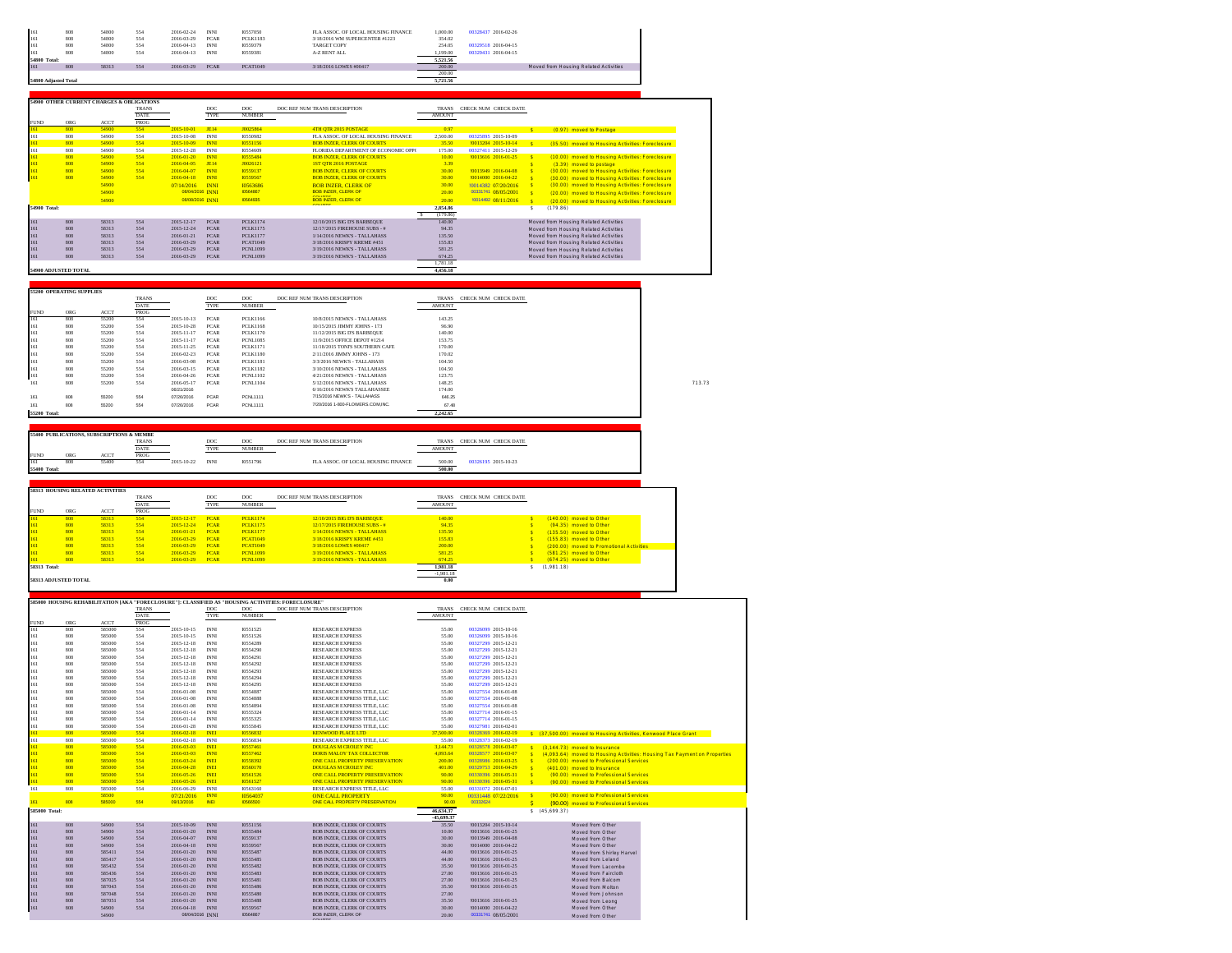|                                                                | 54900                         |                             | 08/08/2016 INNI  |                          | 10564935                         | <b>BOB INZER, CLERK OF</b>          | 20.00                   | 10014492 08/11/2016        | Moved from Other                                    |
|----------------------------------------------------------------|-------------------------------|-----------------------------|------------------|--------------------------|----------------------------------|-------------------------------------|-------------------------|----------------------------|-----------------------------------------------------|
| 585000 ADJUSTED TOTAL FOR HOUSING ACTIVITIES: FORECLOSURE      |                               |                             |                  |                          |                                  |                                     | 451.00<br>3, 1, 386.00  |                            |                                                     |
|                                                                |                               |                             |                  |                          |                                  |                                     |                         |                            |                                                     |
| HOUSING ACTIVITIES: EMERGENCY REPAIRS<br>585035 L RICHARDSON   |                               |                             |                  |                          |                                  |                                     |                         |                            |                                                     |
|                                                                |                               | <b>TRANS</b>                |                  | DOC <sup>1</sup>         | DOC:                             | DOC REF NUM TRANS DESCRIPTION       |                         | TRANS CHECK NUM CHECK DATE |                                                     |
| FUND ORG                                                       | ACCT                          | <b>DATE</b><br>PROG         |                  | TYPE                     | <b>NUMBER</b>                    |                                     | <b>AMOUNT</b>           |                            |                                                     |
| 161 808<br>585035 Total:                                       | 585035                        | 554                         | $2015 - 12 - 10$ | <b>INEI</b>              | 10553705                         | <b>MATHEWS AND SONS. INC</b>        | 1,650.00<br>1,650.00    | 10013445 2015-12-11        | Classified as Housing Activities: Emergency Repairs |
|                                                                |                               |                             |                  |                          |                                  |                                     |                         |                            |                                                     |
| 585282 MATTIE MCGRIFF FORCLOSURE ASSIT                         |                               |                             |                  |                          |                                  |                                     |                         |                            |                                                     |
|                                                                |                               | <b>TRANS</b><br>DATE        |                  | DOC<br>TYPE              | $_{\rm DOC}$<br><b>NUMBER</b>    | DOC REF NUM TRANS DESCRIPTION       | <b>AMOUNT</b>           | TRANS CHECK NUM CHECK DATE |                                                     |
| <b>FUND</b><br>ORG                                             | $\Lambda \text{CCT}$          | PROG                        |                  |                          |                                  |                                     |                         |                            |                                                     |
| 808<br>161<br>585282 Total:                                    | 585282                        | 554                         | 2016-02-25       | <b>INEI</b>              | 10557160                         | ROBIN DEAN LLC                      | 1,365.00<br>1,365.00    | 00328510 2016-02-26        | Classified as Housing Activities: Emergency Repairs |
| 585355 THEODORE M ANDERSON                                     |                               |                             |                  |                          |                                  |                                     |                         |                            |                                                     |
|                                                                |                               | <b>TRANS</b>                |                  | DOC                      | DOC                              | DOC REF NUM TRANS DESCRIPTION       |                         | TRANS CHECK NUM CHECK DATE |                                                     |
|                                                                | ACCT                          | DATE<br>PROG                |                  | TYPE                     | <b>NUMBER</b>                    |                                     | <b>AMOUNT</b>           |                            |                                                     |
| FUND ORG<br>161 808<br>585355 Total:                           | 585355                        | 554                         | 2015-12-28       | <b>INEI</b>              | 10554610                         | <b>BRIAN'S SEPTIC SERVICE</b>       | 225.00<br>225.00        | 00327399 2015-12-29        | Classified as Housing Activities: Emergency Repairs |
|                                                                |                               |                             |                  |                          |                                  |                                     |                         |                            |                                                     |
| 585393 DIANE & JAMES MAYO                                      |                               | <b>TRANS</b>                |                  | DOC                      | DOC                              | DOC REF NUM TRANS DESCRIPTION       |                         | TRANS CHECK NUM CHECK DATE |                                                     |
|                                                                | ACCT                          | <b>DATE</b><br>PROG         |                  | TYPE                     | <b>NUMBER</b>                    |                                     | <b>AMOUNT</b>           |                            |                                                     |
| ORG<br>FUND<br>161 808                                         | 585393                        | 554                         | 2015-11-20       | <b>INEI</b>              | 10552942                         | <b>BLUE CHIP CONSTRUCTION</b>       | 1,600.00                | 10013344 2015-11-20        | Classified as Housing Activities: Emergency Repairs |
| 585393 Total:                                                  |                               |                             |                  |                          |                                  |                                     | 1,600,00                |                            |                                                     |
| 585411 SHIRLEY HARVELL                                         |                               |                             |                  |                          |                                  |                                     |                         |                            |                                                     |
|                                                                |                               | <b>TRANS</b><br><b>DATE</b> |                  | <b>DOC</b><br>TYPE       | DOC:<br><b>NUMBER</b>            | DOC REF NUM TRANS DESCRIPTION       | AMOUNT                  | TRANS CHECK NUM CHECK DATE |                                                     |
| FUND <sub>1</sub><br>$_{\rm ORG}$<br>$-808$<br>$\overline{61}$ | ACCT<br>58541                 | PROG                        | 2016-01-20 INNI  |                          | 10555487                         | <b>BOB INZER, CLERK OF COURTS</b>   | 44.00                   | 10013616 2016-01-25        | Moved to Foreclosure                                |
| 585411 Total:                                                  |                               |                             |                  |                          |                                  |                                     | 44.00                   |                            |                                                     |
|                                                                |                               |                             |                  |                          |                                  |                                     | (44.00)<br>s            |                            |                                                     |
| 585414 SUSAN A. WILLIS                                         |                               |                             |                  |                          |                                  | DOC REF NUM TRANS DESCRIPTION       |                         |                            |                                                     |
|                                                                |                               | <b>TRANS</b><br>DATE        |                  | DOC<br>TYPE              | DOC<br><b>NUMBER</b>             |                                     | <b>AMOUNT</b>           | TRANS CHECK NUM CHECK DATE |                                                     |
| FUND ORG ACCT<br>161 808 585414                                |                               | PROG<br>554                 | $2015 - 11 - 13$ | <b>INEI</b>              | 10552604                         | BLUE CHIP CONSTRUCTION              | 1,625.00                | !0013324 2015-11-13        | Classified as Housing Activities: Emergency Repairs |
| 585414 Total:                                                  |                               |                             |                  |                          |                                  |                                     | 1,625.00                |                            |                                                     |
| 585417 FRANK LELAND                                            |                               |                             |                  |                          |                                  |                                     |                         |                            |                                                     |
|                                                                |                               | <b>TRANS</b>                |                  | DOC                      | DOC:<br><b>NUMBER</b>            | DOC REF NUM TRANS DESCRIPTION       |                         | TRANS CHECK NUM CHECK DATE |                                                     |
| FUND ORG                                                       | <b>ACCT</b>                   | DATE<br>PROG                |                  | TYPE                     |                                  |                                     | <b>AMOUNT</b>           |                            |                                                     |
| 161 808<br>585417 Total:                                       | 585417                        | 554                         | 2016-01-20       | <b>INNI</b>              | <b>MS55485</b>                   | <b>BOB INZER, CLERK OF COURTS</b>   | $-44.00$<br>44,00       | 10013616 2016-01-25        | Moved to Foreclosure                                |
|                                                                |                               |                             |                  |                          |                                  |                                     | $\mathbf{s}$<br>(44.00) |                            |                                                     |
| 585424 SANDRA GURLEY                                           |                               |                             |                  |                          |                                  |                                     |                         |                            |                                                     |
|                                                                |                               | <b>TRANS</b>                |                  | DOC                      | DOC:                             | DOC REF NUM TRANS DESCRIPTION       |                         | TRANS CHECK NUM CHECK DATE |                                                     |
| <b>FUND</b><br>ORG                                             | <b>ACCT</b>                   | <b>DATE</b><br><b>PROG</b>  |                  | TYPE                     | <b>NUMBER</b>                    |                                     | <b>AMOUNT</b>           |                            |                                                     |
| 161 808 585424<br>585424 Total:                                |                               | 554                         | 2015-11-20       | <b>INEI</b>              | 10552944                         | <b>BLUE CHIP CONSTRUCTION</b>       | 1.650.00<br>1,650,00    | 10013344 2015-11-20        | Classified as Housing Activities: Emergency Repairs |
|                                                                |                               |                             |                  |                          |                                  |                                     |                         |                            |                                                     |
| 585429 CARRIE RICHARDSON                                       |                               | <b>TRANS</b>                |                  | DOC                      | $_{\rm DOC}$                     | DOC REF NUM TRANS DESCRIPTION       |                         | TRANS CHECK NUM CHECK DATE |                                                     |
|                                                                |                               | DATE                        |                  | TYPE                     | <b>NUMBER</b>                    |                                     | <b>AMOUNT</b>           |                            |                                                     |
| ORG<br><b>FUND</b><br>161<br>808                               | $\Lambda\text{CCT}$<br>585429 | PROG<br>554                 | 2015-10-29       | INEI                     | 10552152                         | APALACHEE BACKHOE & SEPTIC TANK LLC | 225.00                  | 00326300 2015-10-30        |                                                     |
| 585429 Total:                                                  |                               |                             |                  |                          |                                  |                                     | 225.00                  |                            | Classified as Housing Activities: Emergency Repairs |
| 585432 CHARLES P. AND BETTY A. LACOMBE                         |                               |                             |                  |                          |                                  |                                     |                         |                            |                                                     |
|                                                                |                               | <b>TRANS</b><br><b>DATE</b> |                  | DOC<br>TYPE              | $_{\rm DOC}$<br><b>NUMBER</b>    | DOC REF NUM TRANS DESCRIPTION       | <b>AMOUNT</b>           | TRANS CHECK NUM CHECK DATE |                                                     |
| $_{\mathrm{ORG}}$<br><b>FUND</b>                               | ACCT<br>585432                | PROG                        |                  | <b>INNI</b>              | 10555482                         |                                     |                         |                            |                                                     |
| 161 808<br>585432 Total:                                       |                               |                             | 2016-01-20       |                          |                                  | <b>BOB INZER, CLERK OF COURTS</b>   | 35.50<br>35.50          | 10013616 2016-01-25        | Moved to Foreclosure                                |
|                                                                |                               |                             |                  |                          |                                  |                                     | s<br>(35.50)            |                            |                                                     |
| 585436 ALLENE FAIRCLOTH                                        |                               |                             |                  |                          |                                  |                                     |                         |                            |                                                     |
|                                                                |                               | <b>TRANS</b><br><b>DATE</b> |                  | DOC<br>TYPE              | DOC<br><b>NUMBER</b>             | DOC REF NUM TRANS DESCRIPTION       | <b>AMOUNT</b>           | TRANS CHECK NUM CHECK DATE |                                                     |
| <b>FUND</b><br>ORG                                             | ACCT                          | PROG                        |                  |                          |                                  |                                     |                         |                            |                                                     |
| $161 -$<br>808<br>585436 Total:                                | 585436                        | 554                         | 2016-01-20 INNI  |                          | 10555483                         | <b>BOB INZER, CLERK OF COURTS</b>   | $-27.00$<br>27.00       | 10013616 2016-01-25        | Moved to Foreclosure                                |
|                                                                |                               |                             |                  |                          |                                  |                                     | $S = (27.00)$           |                            |                                                     |
| 585439 GEORGE E. WILLIAMS, SR.                                 |                               |                             |                  |                          |                                  |                                     |                         |                            |                                                     |
|                                                                |                               | TRANS<br>DATE               |                  | DOC<br>TYPE              | $_{\text{DOC}}$<br><b>NUMBER</b> | DOC REF NUM TRANS DESCRIPTION       | <b>AMOUNT</b>           | TRANS CHECK NUM CHECK DATE |                                                     |
| ORG<br><b>FUND</b>                                             | $\Lambda \text{CCT}$          | PROG                        |                  |                          |                                  |                                     |                         |                            |                                                     |
| 161<br>808<br>585439 Total:                                    | 585439                        | 554                         | 2016-01-05       | <b>INEI</b>              | 10554845                         | MATHEWS AND SONS, INC.              | 1,650.00<br>1,650.00    | 10013565 2016-01-11        | Classified as Housing Activities: Emergency Repairs |
| 587025 MARY L. BALCOM                                          |                               |                             |                  |                          |                                  |                                     |                         |                            |                                                     |
|                                                                |                               | <b>TRANS</b>                |                  | DOC                      | DOC                              | DOC REF NUM TRANS DESCRIPTION       |                         | TRANS CHECK NUM CHECK DATE |                                                     |
| FUND<br>ORG                                                    | ACCT                          | <b>DATE</b><br>PROG         |                  | TYPE                     | <b>NUMBER</b>                    |                                     | <b>AMOUNT</b>           |                            |                                                     |
| 61<br>808                                                      | 587025                        | 554                         | 2016-01-20       | <b>INNI</b>              | 10555481                         | <b>BOB INZER, CLERK OF COURTS</b>   |                         |                            | 27.00 13616 2016-01-25 Moved to Foreclosure         |
| 87025 Total:                                                   |                               |                             |                  |                          |                                  |                                     | 27.00<br>s<br>(27.00)   |                            |                                                     |
| 587034 HELEN S. HIGGINS                                        |                               |                             |                  |                          |                                  |                                     |                         |                            |                                                     |
|                                                                |                               | <b>TRANS</b>                |                  | DOC                      | DOC                              | DOC REF NUM TRANS DESCRIPTION       |                         | TRANS CHECK NUM CHECK DATE |                                                     |
| <b>FUND</b><br>$_{\mathrm{ORG}}$                               | ACCT                          | <b>DATE</b><br>PROG         |                  | TYPE                     | <b>NUMBER</b>                    |                                     | <b>AMOUNT</b>           |                            |                                                     |
| 161<br>808                                                     | 587034                        | 554                         | 2015-11-13 INEI  |                          | 10552603                         | <b>BLUE CHIP CONSTRUCTION</b>       | 800.00                  | !0013324 2015-11-13        |                                                     |
| 587034 Total:                                                  |                               |                             |                  |                          |                                  |                                     | 800,00                  |                            | Classified as Housing Activities: Emergency Repairs |
| 587043 LESTER & VALERIE MOLTON                                 |                               | <b>TRANS</b>                |                  |                          |                                  |                                     |                         | TRANS CHECK NUM CHECK DATE |                                                     |
|                                                                |                               | <b>DATE</b>                 |                  | DOC <sup>1</sup><br>TYPE | DOC:<br><b>NUMBER</b>            | DOC REF NUM TRANS DESCRIPTION       | <b>AMOUNT</b>           |                            |                                                     |
| <b>FUND</b><br>ORG<br> 61 <br>808                              | <b>ACCT</b><br>587043         | <b>PROG</b><br>554          | 2016-01-20 INNI  |                          | 10555486                         | <b>BOB INZER, CLERK OF COURTS</b>   | 35.50                   | 10013616 2016-01-25        | Moved to Enterlosure                                |
| <b>587043 Total:</b>                                           |                               |                             |                  |                          |                                  |                                     | 35.50                   |                            |                                                     |
|                                                                |                               |                             |                  |                          |                                  |                                     | (35.50)<br>s            |                            |                                                     |
| 587048 LISA W. JOHNSON                                         |                               |                             |                  |                          |                                  |                                     |                         |                            |                                                     |
|                                                                |                               | <b>TRANS</b><br><b>DATE</b> |                  | DOC<br>TYPE              | $_{\rm DOC}$<br><b>NUMBER</b>    | DOC REF NUM TRANS DESCRIPTION       | <b>AMOUNT</b>           | TRANS CHECK NUM CHECK DATE |                                                     |
| <b>FUND</b><br>ORG<br>61<br>808                                | ACCT<br>58704                 | PROG<br>554                 | 2016-01-20       | <b>INNI</b>              | 10555480                         | <b>BOB INZER, CLERK OF COURTS</b>   | 27.00                   |                            |                                                     |
| 587048 Total:                                                  |                               |                             |                  |                          |                                  |                                     | 27.00                   |                            | Moved to Foreclosure 10013616 2016-01-25            |
|                                                                |                               |                             |                  |                          |                                  |                                     | (27.00)<br>s            |                            |                                                     |
| 587051 WINNIE Y. LEONG                                         |                               |                             |                  |                          |                                  |                                     |                         |                            |                                                     |
|                                                                |                               | <b>TRANS</b><br>DATE        |                  | DOC<br>TYPE              | DOC<br><b>NUMBER</b>             | DOC REF NUM TRANS DESCRIPTION       | <b>AMOUNT</b>           | TRANS CHECK NUM CHECK DATE |                                                     |
|                                                                |                               |                             |                  |                          |                                  |                                     |                         |                            |                                                     |